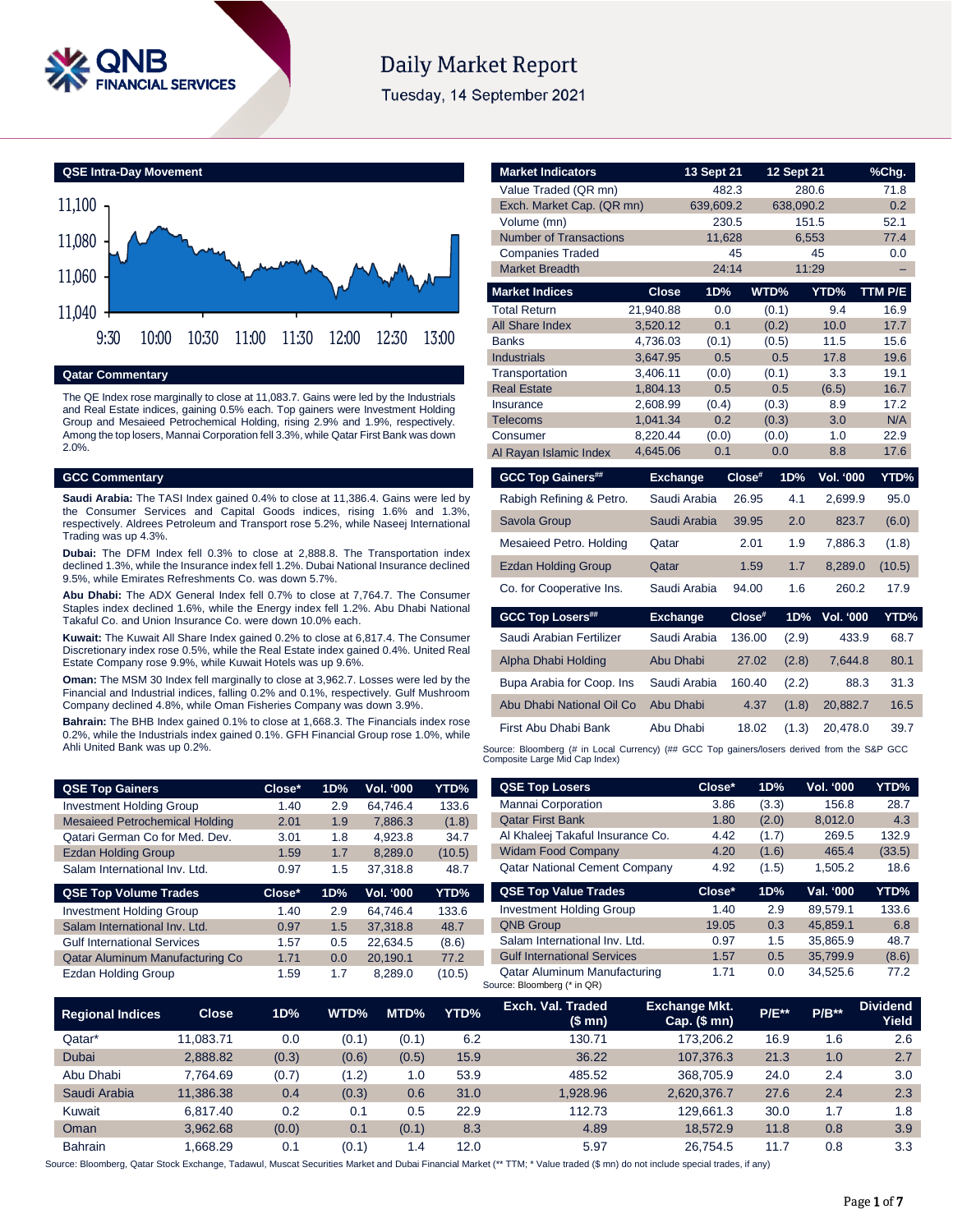### **Qatar Market Commentary**

- The QE Index rose marginally to close at 11,083.7. The Industrials and Real Estate indices led the gains. The index rose on the back of buying support from GCC and foreign shareholders despite selling pressure from Qatari and Arab shareholders.
- Investment Holding Group and Mesaieed Petrochemical Holding were the top gainers, rising 2.9% and 1.9%, respectively. Among the top losers, Mannai Corporation fell 3.3%, while Qatar First Bank was down 2.0%.
- Volume of shares traded on Monday rose by 52.1% to 230.5mn from 151.5mn on Sunday. Further, as compared to the 30-day moving average of 179.2mn, volume for the day was 28.6% higher. Investment Holding Group and Salam International Inv. Ltd. were the most active stocks, contributing 28.1% and 16.2% to the total volume, respectively.

| <b>Overall Activity</b>        | Buy %* | Sell %* | Net (QR)         |
|--------------------------------|--------|---------|------------------|
| Qatari Individuals             | 45.52% | 44.26%  | 6,104,938.6      |
| <b>Qatari Institutions</b>     | 19.15% | 23.77%  | (22, 274, 447.6) |
| Qatari                         | 64.68% | 68.03%  | (16, 169, 509.1) |
| <b>GCC Individuals</b>         | 0.62%  | 0.54%   | 411,981.8        |
| <b>GCC</b> Institutions        | 3.57%  | 2.73%   | 4,060,189.8      |
| <b>GCC</b>                     | 4.19%  | 3.26%   | 4,472,171.5      |
| Arab Individuals               | 11.66% | 13.62%  | (9,470,913.7)    |
| <b>Arab Institutions</b>       | 0.04%  | 0.04%   | 11,428.8         |
| Arab                           | 11.70% | 13.66%  | (9,459,484.9)    |
| <b>Foreigners Individuals</b>  | 2.85%  | 2.58%   | 1,303,746.7      |
| <b>Foreigners Institutions</b> | 16.59% | 12.47%  | 19,853,075.8     |
| <b>Foreigners</b>              | 19.44% | 15.05%  | 21, 156, 822.5   |

Source: Qatar Stock Exchange (\*as a % of traded value)

## **Global Economic Data**

### **Global Economic Data**

| <b>Date</b> | <b>Market</b> | <b>Source</b>                            | Indicator                 | <b>Period</b> | Actual | <b>Consensus</b>             | <b>Previous</b> |
|-------------|---------------|------------------------------------------|---------------------------|---------------|--------|------------------------------|-----------------|
| $09-13$     | Germanv       | <b>German Federal Statistical Office</b> | Wholesale Price Index MoM | Aug           | 0.50%  | $- -$                        | 1.10%           |
| $09-13$     | Germany       | <b>German Federal Statistical Office</b> | Wholesale Price Index YoY | Aug           | 12.30% | $\qquad \qquad \blacksquare$ | 11.30%          |
| $09-13$     | Japan         | Bank of Japan                            | PPI YoY                   | Aug           | 5.50%  | 5.60%                        | 5.60%           |
| $09-13$     | Japan         | Bank of Japan                            | <b>PPI MoM</b>            | Aug           | 0.00%  | 0.30%                        | 1.10%           |
| 09-13       | India         | India Central Statistical Organisation   | CPI YoY                   | Aug           | 5.30%  | 5.60%                        | 5.59%           |

Source: Bloomberg (s.a. = seasonally adjusted; n.s.a. = non-seasonally adjusted; w.d.a. = working day adjusted)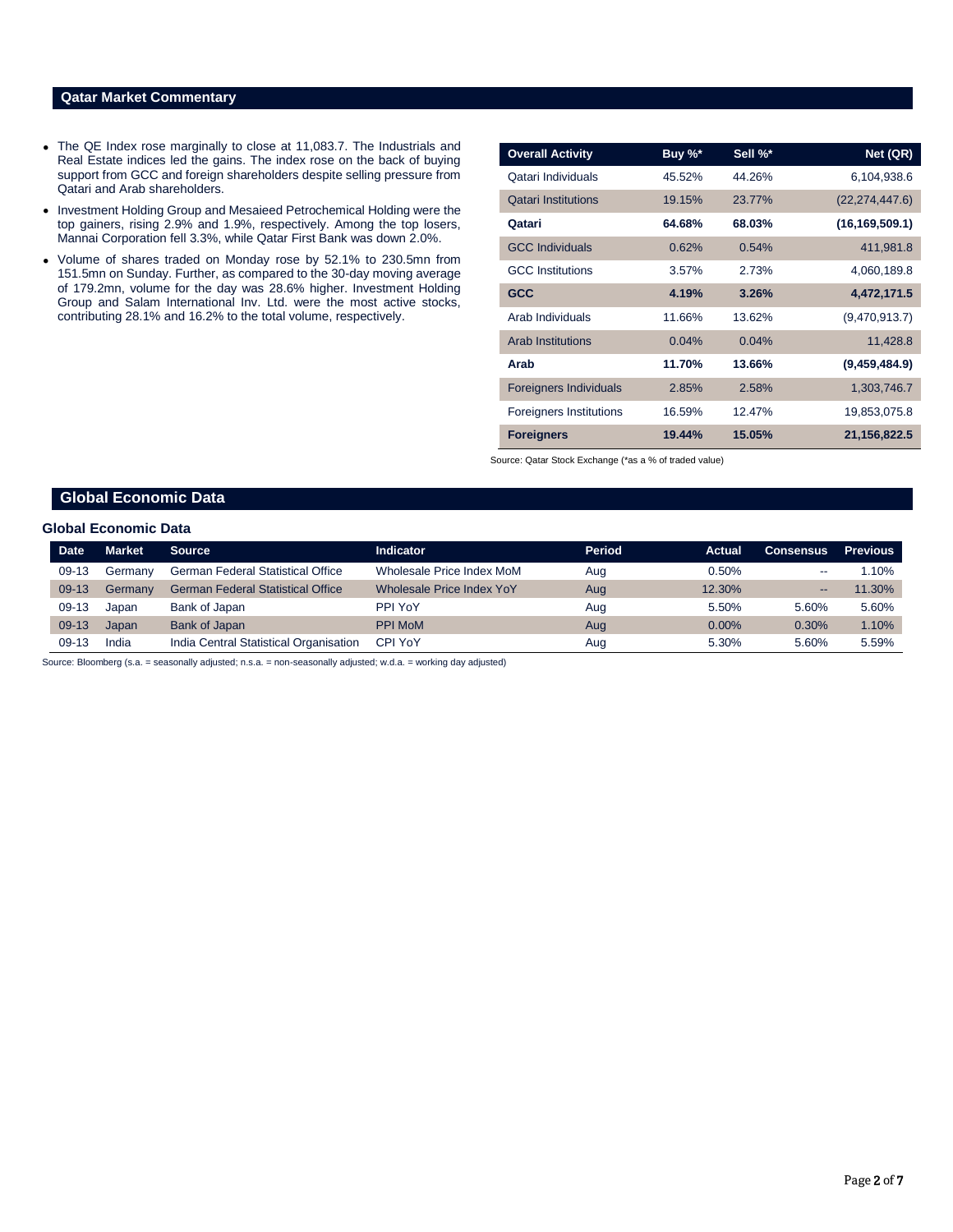### **Qatar**

- **QGRI discloses lawsuits –** Qatar General Insurance & Reinsurance Company (QGRI) disclosed the registration of Lawsuit Number 1993 / 2021 "Plenary Civil Court" and Lawsuit Number 556/2021 "Plenary Commercial Court" by Alsari Trading Company against Qatar General Insurance and Reinsurance Company and subsidiaries before the Court of First Instance in Al-Dafna. (QSE)
- **ORDS launches new service to ensure all sectors of community can stay connected –** Ooredoo (ORDS) has announced the launch of a new and free service designed to help the hearing impaired stay connected, in co-operation with the Qatari Centre of Social Cultural for the Deaf. Ooredoo's new service lets the hearing impaired share that they have difficulty hearing, giving callers the opportunity to send a message instead of completing the call. (Gulf-Times.com)
- **QCB: Doha's Islamic banks register faster growth in extending domestic credit –** Doha's Islamic banks registered faster growth than the traditional lenders in extending the domestic credit to many sectors, except real estate, in July this year, according to the Qatar Central Bank (QCB). The outperformance of the Islamic banks was notably on account of faster expansion in the domestic credit to the public sector, services, trade, consumption, contracting and industries in the review period. Moreover, the momentum in the overall domestic credit has been due to the Qatari banks; even as there was a decline in the credit extended by the foreign banks in July 2021. The country's commercial banks' overall domestic credit had grown 13.55% year-on-year to QR1.16tn with Qatari lenders registering 13.79% increase to QR1.14tn; whereas those by foreign banks were down 2.19% to QR15.17bn in July 2021. Within the Qatari lenders, the domestic credit by traditional lenders rose 11.3% to QR799.26bn and that by the Islamic banks shot up 20.48% to QR336.37bn in the review period. The domestic credit extended by specialized institutions was up 3.08% to QR7.36bn. In the case of foreign banks, the domestic credit extended by them declined 2.19% to QR15.17bn this July. The credit extended by Arab and non-Arab banks were down 0.16% and 3.59% to QR6.31bn and QR8.86bn respectively in the review period. The domestic credit by all banks to the public sector soared 27.22% to QR412.47bn with that by Qatari banks growing 27.21% to QR409.91bn and foreign banks by 27.86% to QR2.57bn. Within Qatari banks, the domestic credit by traditional lenders to the public sector expanded 23.7% to QR314bn and that by Islamic banks by 40.29% to QR95.9bn in the review period. (Gulf-Times.com)
- **Qatar, Turkey energy officials to visit UAE as relations improve –** Energy officials from Qatar and Turkey are scheduled to attend an event in Dubai amid signs of improving relations with the UAE. Qatar's Energy Minister, Saad Al-Kaabi, will attend the Gastech conference at the Dubai World Trade Centre later this month, according to the company organizing the event. His visit will be the first by a high-level Qatari official to the UAE since relations were repaired, said a person familiar with the plans who asked not to be identified. The UAE and three other Arab states agreed to fully restore ties with neighboring Qatar in January, officially ending a bitter three-year dispute. A senior UAE royal visited Doha to meet Qatar's Emir in August. Turkey's Deputy Minister of Energy and Natural Resources, Alparslan Bayraktar, will also speak at the event. Relations between the UAE and Turkey appear to have improved after years of hostile rhetoric and proxy conflicts being waged from Libya to Syria. The countries'

leaders spoke on a rare call in August after the UAE's national security adviser Sheikh Tahnoun bin Zayed Al Nahyan visited Ankara earlier that month. The Gastech conference runs from September 21- 23. (Bloomberg)

- **Buyers are so hungry for LNG, Tankers are lining up off Qatar –** More than a dozen liquefied natural gas tankers are waiting their turn to fill up at Qatar's port of Ras Laffan in a clear sign of how tight the global gas market has become. South Korean and Pakistani buyers are among those seeking to maximize shipments under long-term supply contracts with the Middle Eastern emirate, one of the world's biggest natural gas exporters, according to traders with knowledge of the matter. The cargoes are linked to oil prices and cost about half of the current rate in spot gas markets, where a global supply crunch has seen prices rise to seasonal highs. Qatar Petroleum, which markets the nation's fuel, and Qatargas, which operates the facilities, did not immediately respond to a request for comment. Utilities and city gas suppliers around the world are vying to lock in a finite amount of natural gas before the winter, when demand for the fuel peaks in the northern hemisphere. Qatar is seeking to sign more contracts to underpin a massive expansion and has been more willing than its rivals to adjust contracted volumes, whether up as currently or down as during the peak of demand destruction because of the coronavirus epidemic. Over a dozen ballast liquefied natural gas carriers are offshore Qatar's coast, while another five are currently loading, according to ship-tracking data compiled by Bloomberg. Seasonally low output has also resulted in the lines, BloombergNEF analysts said last month. (Bloomberg)
- **OIL TENDER: Qatar offers jet fuel and gasoil for October loading –** Qatar Petroleum is offering jet fuel and gasoil for early Oct. loading from Ras Laffan, according to a tender document seen by Bloomberg. The company offered ~10k tons of jet fuel for October 6-7 loading. To be co-loaded with ~10k tons of 10ppm gasoil for October 7-8. Bids due at noon local time on September 14, to be valid until 5pm the same day. (Bloomberg)
- **OIL TENDER: Qatar offers 3 cargoes of Al-Shaheen crude for November –** Qatar Petroleum for the Sale of Petroleum Products Co. Ltd (QPSPP) is offering to sell three cargoes of Al-Shaheen grade for November 1-2, November 24-25 and November 25-26 loading, according to traders who asked not to be identified. Cargo size is of 500k barrels. Bids are due Tuesday, valid until Wednesday. QPSPP recently sold October-loading cargoes of the grade at an average premium of ~\$2.30 per barrel to Dubai benchmark price, the lowest since May. (Bloomberg)
- **China-Qatar protocol to 2001 DTA enters into force –** The Chinese State Administration of Taxation September 8 announced that the protocol to the 2001 DTA with Qatar, signed March 11, entered into force August 24. The provisions apply to income earned on or after April 1. (Bloomberg)
- **Al Bayt Stadium to host start and finish of Qatar International Baja –** The stunning new Al Bayt Stadium will host the ceremonial start and finish of the forthcoming Qatar International Baja, a counting round of the FIM Bajas World Cup, that will take place from September 30-October 2. The Qatar Motor and Motorcycle Federation (QMMF) confirmed yesterday that the spectacular sporting facility at Al Khor, 35km north of Doha, will showcase Qatar's new-look Baja, which has already attracted over 35 entries from six nations with a closing date set for Monday, September 20. The Al Bayt Stadium has been built specifically for the 2022 FIFA World Cup and will host the opening ceremony of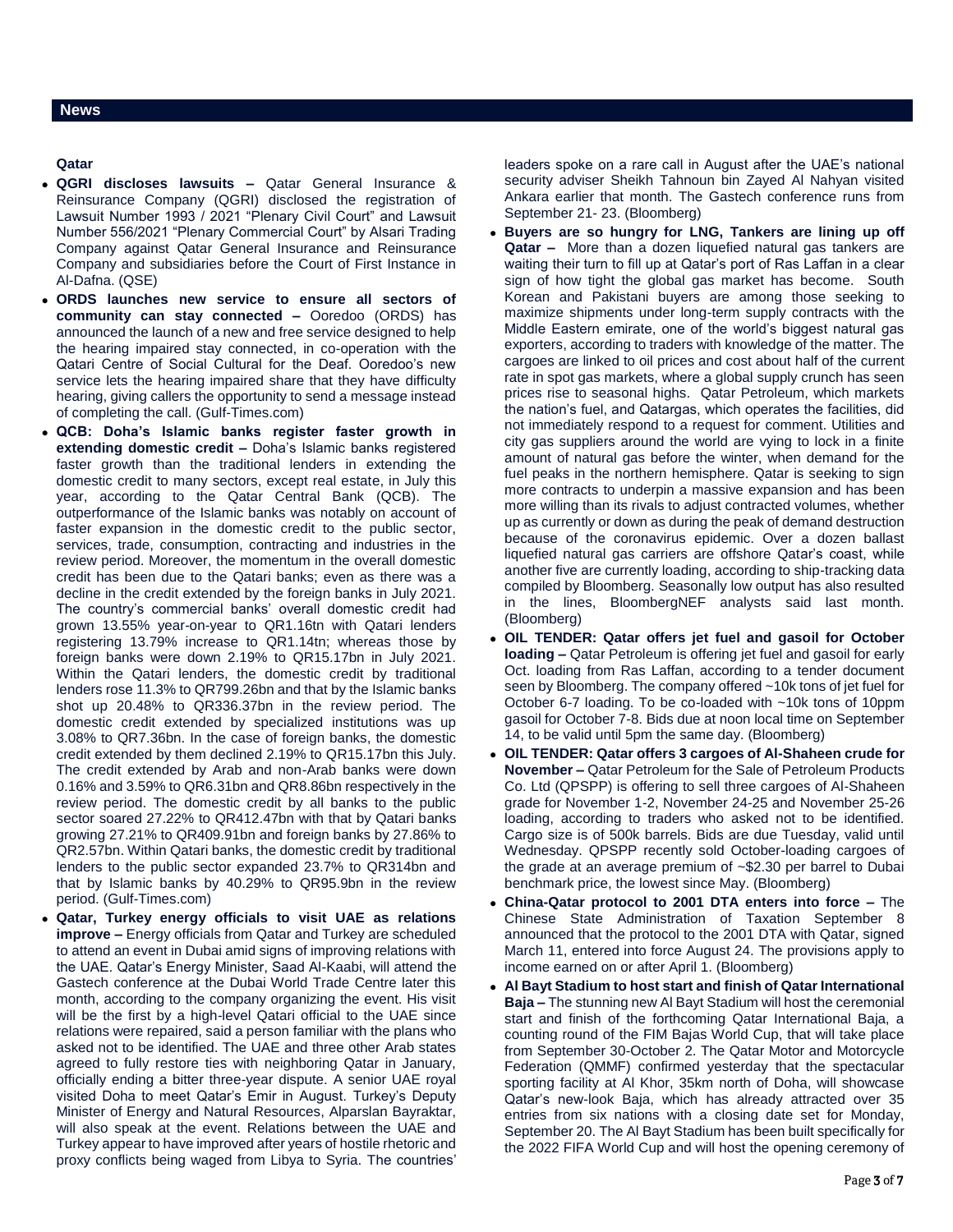the world's premier football tournament on November 21 next year. It has a capacity of 60,000 spectators. (Gulf-Times.com)

- **Sleem: BYH expo expected to attract deals worth over QR400mn –** Over 150 companies will participate in the upcoming Build Your House Exhibition (BYH) providing various services in contracting, architecture, and interior design, organizer of the event NeXTfairs for Exhibitions and Conferences said. Slated to be held from September 20 to 22 at the Qatar National Convention Center (QNCC), the exhibition will be held under the patronage of the Prime Minister and Minister of Interior HE Sheikh Khalid bin Khalifa bin Abdulaziz Al Thani. Addressing a press conference to provide details about the second edition of Build Your House Exhibition, NeXTfairs for Exhibitions and Conferences Co-Founder and General Manager Rawad Sleem said the new edition would include the latest technologies and sustainable materials in contracting, architecture, and interior design, especially for clients who plan to create or add new designs and features to their houses or real estate projects. The exhibition would provide an opportunity to discover hundreds of smart and modern options that are both cost-effective and of great quality for designing, building, renovating, maintaining and developing houses. (Gulf-Times.com)
- **Final list of Shura candidates, campaigns from tomorrow –** The third phase of the Shura Council elections will begin tomorrow after the announcement of the final lists of candidates. According to the schedule set by the Supervisory Committee for the Shura Council elections, candidates can start their electoral campaigns immediately after the announcement of the final candidate lists. The campaigns will ends 24 hours before the start of the polling process. Around 30 women have registered their candidacy for the elections. Qataris can vote for 30 members of the Shura Council, while H H the Amir will appoint another 15 members. Brigadier Abdullah Khalifa Al Muftah, Head of the Media Committee of the Supervisory Committee for the Shura Council elections, said 14 venues have been provided where the candidates can hold their campaign events free of charge. (Peninsula Qatar)

**International**

- **US August budget deficit falls as revenues recover –** The US government on Monday posted a \$171 billion budget deficit for August, 15% lower than the \$200bn gap a year ago, as recoverydriven tax receipts grew faster than outlays for COVID-19 pandemic relief programs, the Treasury Department said. The August deficit was \$2bn less than the average forecast by analysts in a Reuters survey. A US Treasury official said the August budget results would not alter the department's estimates for when Treasury's extraordinary financing measures to avoid breaching the \$28.4tn debt limit would be exhausted. US Treasury Secretary Janet Yellen last week urged Congress to increase or suspend the debt limit, saying that "cash and extraordinary measures will be exhausted during the month of October," leaving the government unable to fully pay its obligations. Receipts in August rose 20% from the year-earlier period to \$268bn while outlays in the month were up 4% to \$439bn. Some \$59bn in August benefits were paid in July because the month started on a non-business day. For the first 11 months of the 2021 fiscal year, the deficit totaled \$2.711tn, down 10% from the \$3.007tn for the same period last year, as revenues improved. YTD receipts rose 18% from the same period last year to \$3.586tn, while outlays rose 4% to \$6.297tn. (Reuters)
- **US consumers' inflation expectations highest since 2013, NY Fed says –** US consumers' expectations for how much inflation will change over the next year and the coming three years rose last month to the highest levels since 2013, according to a survey released on Monday by the New York Federal Reserve. Year-

ahead inflation expectations increased for the 10th straight month to a median of 5.2% in August, according to the monthly survey of consumer expectations. Inflation expectations over the next three years increased to a median of 4.0%. Both metrics are at the highest they've ever been for the survey, which was launched in 2013. US central bank officials are keeping a close watch on inflation expectations as they try to evaluate whether the pricing pressures triggered by the coronavirus pandemic will pass or have more lasting effects on the economy. Some policymakers say ending the massive asset purchases the Fed launched last year to support markets and the economy sooner rather than later will give officials more options for responding down the road if inflation lasts longer than anticipated. Several policymakers said they expect the Fed to begin winding those asset purchases down later this year despite a weakening in jobs growth in August. The New York Fed survey showed that consumers are raising their expectations for how much more they may have to spend on housing, food and other essentials over the next year. Expectations for how much home prices will increase over the next year dropped again in August for the third straight month, but were still elevated at a median of 5.9%, the survey found. Food prices are expected to grow by 7.9% over the next year, up from 7.1% in July. Rent is expected to increase by 10% over the next 12 months and the price of medical care is expected to rise by 9.7% over the next year - both up 0.2 percentage point from July. The report is based on a rotating panel of 1,300 households. (Reuters)

- **ECB ready to act if inflation goal is hit sooner, says Schnabel –** Inflation in the euro area will "in all likelihood" ease as soon as next year but the European Central Bank is ready to act if it doesn't, ECB policymaker Isabel Schnabel said on Monday. Eurozone inflation has been rising more than expected but the ECB has stuck to its belief of a temporary spike caused by higher prices of oil and higher raw materials, and pandemic-related shortages in components such as microchips. Schnabel, Germany's representative on the ECB's board, sought to assuage concerns of a repeat of the 1970s, when inflation was nearly 8% in her country. "Today, against the background of rising inflation rates, particularly in Germany, it was a matter of concern to me to alleviate people's concern that inflation may remain persistently too high or even shoot up uncontrollably," Schnabel told an audience of German entrepreneurs. "In all likelihood, inflation will noticeably decrease as soon as next year." Prices in the 19-country euro zone grew by 3% year on year last month according to preliminary estimates, surging well above the ECB's 2% target for the first time in 10 years. But the ECB expects price growth to ease back to 1.7% next year and 1.5% in 2023. Schnabel said the central bank, which reduced the pace of its emergency bond purchases last week, was in no rush to tighten its policy unless inflation rose to its target sooner than expected. "We will only start the normalization process when we are confident of reliably reaching our inflation target," she said. (Reuters)
- **Economy ministry: German recovery will gain momentum in third quarter –** The German economy will pick up steam in the third quarter, but business activity will cool again in the final three months of the year, the economy ministry said. Europe's largest economy grew by 1.6% on the quarter from April to June, a weaker rebound than in many other European countries, as supply shortages for semiconductors and other intermediate goods held back the recovery from the pandemic. "Overall, there will likely be a noticeable increase in economic output in the current third quarter," the economy ministry said in its monthly report, adding there were signs of a normalization of growth in the fourth quarter. It added that the spread of new coronavirus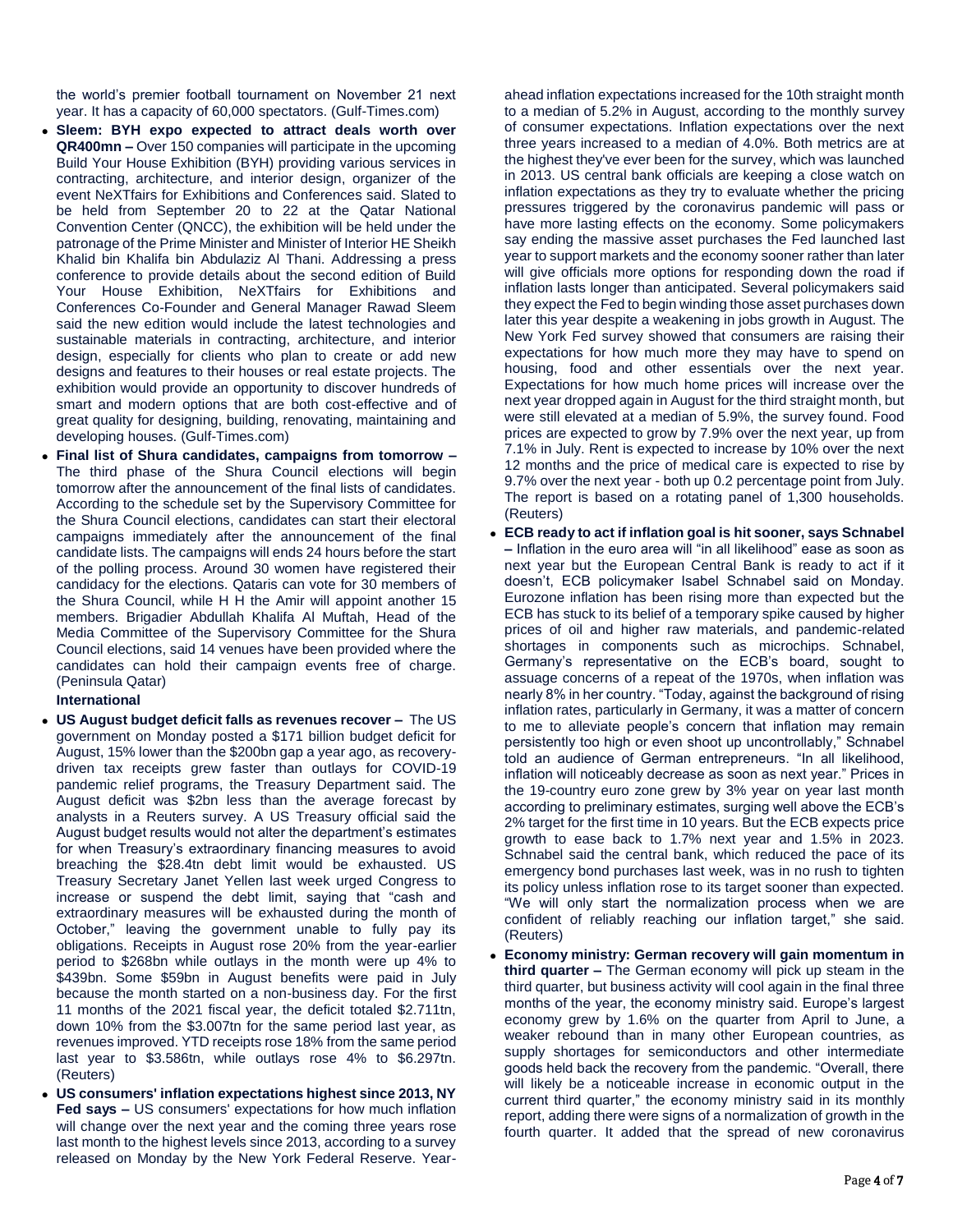mutations and their influence on the infection dynamics could cloud the economic outlook. (Reuters)

- **Japan's wholesale inflation hovers near 13-yr high as material costs rise –** Japan's wholesale inflation hovered near a 13-year high in August as raw material imports continued to rise on solid global demand, data showed on Monday, putting pressure on companies to pass on higher costs to households. Many analysts, however, expect companies to keep any price hike moderate as state of emergency curbs to combat the coronavirus pandemic weigh on domestic demand. "It's difficult to pass over the (wholesale) price increase to consumer goods given the weak consumption," said Takumi Tsunoda, senior economist at Shinkin Central Bank Research. "The BOJ might be forced to continue its massive easing even when central banks around the world seek normalization." The corporate goods price index (CGPI), which measures the price companies charge each other for their goods and services, rose 5.5% in August from a year earlier, slightly below a median market forecast for a 5.6% gain, Bank of Japan data showed. It was the sixth straight month of increase and a tad below the 5.6% surge in July, which was the fastest pace of increase since September 2008. The index, at 105.8, marked the highest level since 1982, when Japan's economy was booming from an asset-inflated bubble. While gains in fuel costs moderated, prices rose for chemical, steel and wood products as global demand for such goods remained strong, Shigeru Shimizu, head of the BOJ's price statistics division, told a briefing. "As the global economy continues to recover thanks to progress in vaccinations, domestic wholesale inflation will remain under upward pressure, though there's uncertainty over the outlook due to a resurgence in infections," he said. Underscoring the huge cost pressure companies were facing, the yen-based import prices rose a record 29.2% in August from a year earlier, the data showed. Japan's economy has emerged from last year's slump thanks to robust exports. But continuing state of emergency curbs have dampened prospects for a solid recovery in the current quarter. Core consumer prices fell 0.2% in July from a year earlier, marking the 12th straight month of declines and staying distant from the BOJ's elusive 2% target. (Reuters)
- **India's August retail inflation eases to a four-month low –** India's retail inflation eased to a four-month low in August on softer food prices as supply side constraints eased following the lifting of pandemic-related restrictions, which may allow the central bank to focus further on economic recovery. Consumer prices rose 5.30% in August from the same month last year, lower than July's 5.59% annual inflation rate and below a Reuters poll forecast of 5.60%, data released by the Ministry of Statistics showed on Thursday. In April, retail inflation stood at 4.29%. Food prices, which account for nearly half of the inflation basket, rose 3.11% year-on-year in August from 3.96% a month before. "The headline inflation came in softer than our expectations, largely led by downward surprise of food prices. We expect the subsequent readings to remain fairly benign and much lower than RBIs estimates," said Upasna Bhardwaj, economist at Kotak Mahindra Bank. With the latest numbers, inflation has stayed within the Reserve Bank of India's (RBI) 2-6% comfort range for a second month in a row. But it has been above the medium-term target of 4% for nearly two years. Last week, RBI Governor Shaktikanta Das said the central bank expected inflation to moderate and has focused on growth during the pandemic, content to operate within the 2%-6% band instead of a 4% retail inflation target. He said the central bank would return to targeting 4% inflation, but the timing of that was not yet decided. read more. In August, prices of vegetables fell 11.68% from a year ago, while cereals fell 1.42%. However, retail fuel and electricity prices rose 12.95% in August and transport costs rose 10.24% from a year ago, the data

showed. Core inflation, excluding volatile food and fuel costs, was estimated between 5.77% and 5.8%, according to two economists, compared with 5.94% and 6.1% in July. "Core inflation has also softened from last month. We expect the MPC to remain focused on growth as inflationary concerns remain under check," said Suvodeep Rakshit, economist at Kotak Institutional Equities, referring to the RBI's Monetary Policy Committee. (Reuters)

 **Russian Central bank gives banks all 100bn Roubles on offer at one-month repo auction –** The Russian central bank said on Monday it had provided banks with all 100bn Roubles (\$1.36bn) on offer at a one-month repo auction, facing demand of 280bn Roubles. Repo, or repurchase agreement, auctions are designed to increase banks' capacity to manage their liquidity, which became more expensive after the central bank raised its key interest rate to 6.5% last month. The central bank provided banks with 20mn Roubles at a one-year repo auction earlier on Monday. (Reuters)

### **Regional**

- **OPEC expects Delta variant to delay oil demand growth –** OPEC on Monday trimmed its world oil demand forecast for the last quarter of 2021 due to the Delta coronavirus variant, saying a further recovery would be delayed until next year when consumption will exceed pre-pandemic rates. The OPEC said in a monthly report it expects oil demand to average 99.70mn bpd in the fourth quarter of 2021, down 110,000 bpd from last month's forecast. "The increased risk of COVID-19 cases primarily fueled by the Delta variant is clouding oil demand prospects going into the final quarter of the year," OPEC said in the report. (Reuters)
- **Saudi economy grows 1.8% in 2Q but non-oil sector loses steam –** Saudi Arabia's economy posted a 1.8% annual growth in the second quarter, according to official gross domestic product (GDP) estimates, but the non-oil sector of the world's largest oil exporter lost steam. The figures, published on Monday by the General Authority for Statistics, revised upwards earlier estimates of a 1.5% overall growth in the second quarter, but they also revised non-oil growth to 8.4% from an earlier 10.1%. On a QoQ basis, the Saudi economy grew 0.6% compared to the first three months of the year, with the oil sector fueling the growth. Saudi Arabia was hit hard last year by the twin shock of the COVID-19 pandemic and record-low oil prices. The economy has rebounded this year, however, amid easing coronavirus-related restrictions, a vaccine roll-out and higher crude prices. (Reuters)
- **APICORP to invest \$1bn on green energy projects in next 2 years –** The Arab Petroleum Investments Corporation (APICORP) will allocate \$1bn for green energy projects and sustainable energy companies in the next two years as part of its low-carbon footprint energy transition strategy. The investment firm, which is owned by the governments of Organization of Arab Petroleum Exporting Countries, intends to focus the funds on the Middle East North Africa (MENA) region, and review its holdings' environmental, social and governance (ESG) footprint in 2023. The company also said it will "focus on supporting the proliferation of renewable energy sources and low-carbon technologies, as well as forging more strategic partnerships to promote" its sustainability agenda. (Zawya)
- **Saudi HR tech startup Scalers raises SR2mn in seed round –** Scalers, an online competency-based learning and placement company, has raised SR2mn in a seed round funded by angel investors from both the recruitment and talent development world. Founded last year by Mohammed Alsaeed and Faysal Alghethber, the company is working to bridge the gap between traditional education and the skills required by employers. Scalers identifies Saudis with potential talent in sales and business development, trains them in best practices via world-class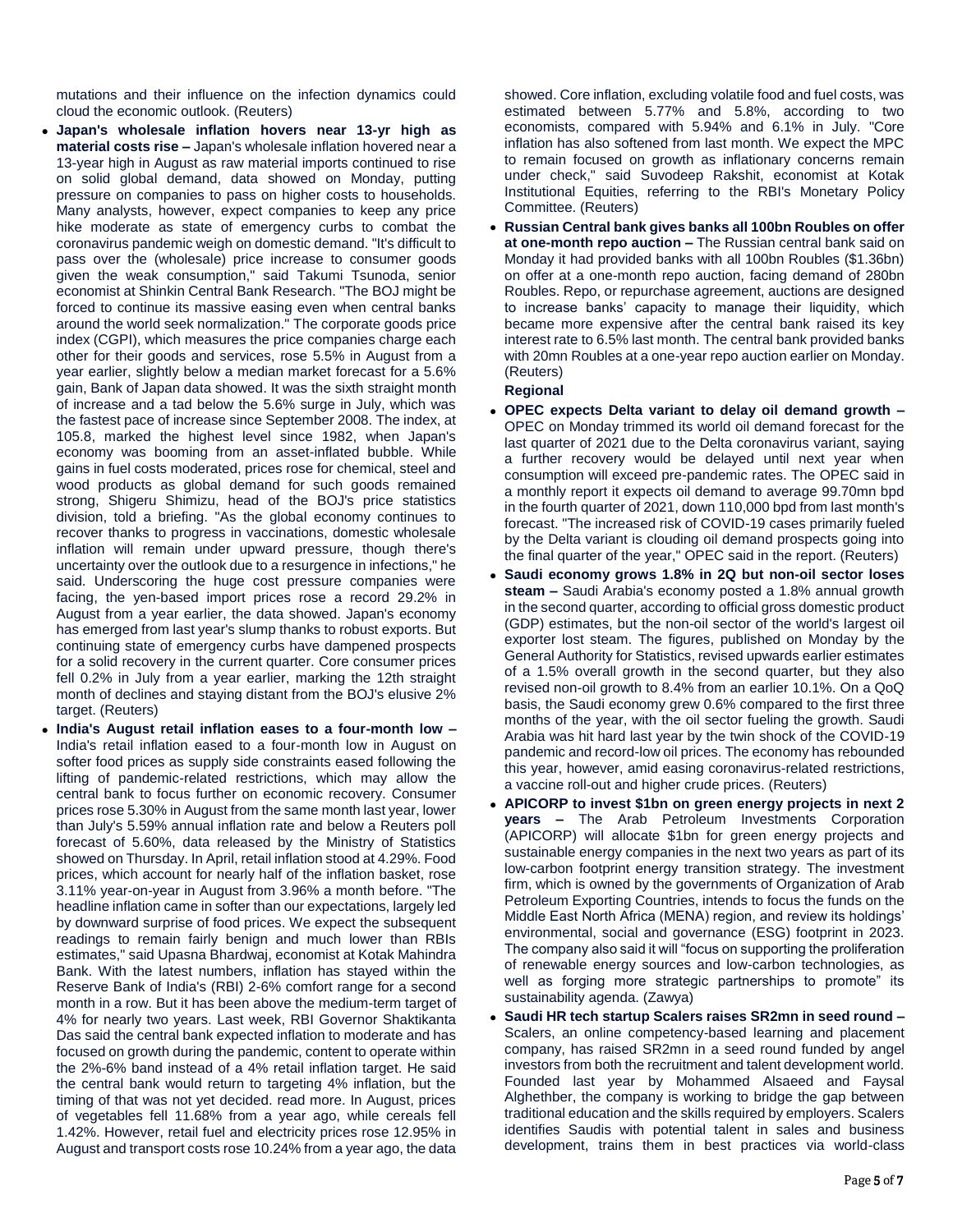instructors, then connects them to employers both within and outside its network. The funds will be used to expand the team, allowing Scalers to increase the number of Saudis it can train, the number of hiring businesses it can support, and the breadth of training subjects it offers. (Zawya)

- **Sadr Logistics secures short-term loan from ANB –** Sadr Logistics Company has obtained a short-term financing worth SR5mn from Arab National Bank (ANB), according to a disclosure to Tadawul on Monday. The Sharia-compliant loan was secured through the Kafalah Fund under the small and medium enterprises loan guarantee program. The funding holds a oneyear duration starting 12 September 2021. Sadr Logistics aims to use this credit facility in financing imports under documentary credits opened by ANB. (Zawya)
- **Jabal Omar offers settlement with Alinma Makkah real estate fund –** Jabal Omar Development submits a non-binding offer to the manager of Alinma Makkah Real Estate Fund for full settlement of the rights and obligations. Offer relates to sale of three hotels and a commercial area to Alinma Makkah Real Estate Fund and subsequent releasing such assets, which were to be operated by Jabal Omar for a period of 10 years at an annual rent of SR540mn. Jabal Omar offers SR193mn newly issued shares to the unitholders of the fund for settlement. SNB Capital is the financial adviser. (Bloomberg)
- **Saudi Real Estate plans SR1.6bn-riyal rights issue –** Saudi real estate plans SR1.6bn-riyal rights issue. Saudi Real Estate's capital-raising plan intended to finance and implement future projects and expansion. The company hires SNB Capital as financial adviser. (Bloomberg)
- **UAE sovereign fund ADIA seeks to sell two Sydney hotels, sources say –** Abu Dhabi Investment Authority (ADIA) is selling two of its Sydney hotel properties which could fetch the sovereign wealth fund (SWF) about \$500mn, two sources familiar with the matter said. The two hotels, Novotel Sydney on Darling Harbor and IBIS Sydney Darling Harbor, together have about 780 rooms and are the last hotels to be divested from a 31-asset portfolio that ADIA acquired in 2013, they said. In 2016, ADIA sold 15 hotels in Australia to French hotel owner and operator AccorHotels for \$147mn. (Reuters)
- **UAE seeks \$1tn in business with Israel over next decade –** The UAE is seeking to grow economic ties with Israel to more than \$1tn over the next decade, Economy Minister Abdulla Bin Touq said Monday, strengthening a year-old relationship that's already produced billions of Dollars' worth of business. The Gulf country has signed over 60 memorandums of understanding with Israel since normalizing relations in 2020 and is expecting an "influx" of trade in the next two years, Bin Touq told a virtual conference from the US, where he is leading a high-level business delegation. The UAE was looking at sectors including defense, energy and food security. "We have \$600 to \$700mn dollars of bilateral trade happening, we have funds of billions of Dollars that have been announced jointly between the two countries, we are moving into so many areas of economic opportunities," he said. "We are looking to create over \$1tn dollars of economic activity over the next decade." Those deals include Mubadala Investment Co.'s \$1bn purchase of Tel Aviv-listed Delek's stake in an Israeli gas field, which was concluded this month. (Bloomberg)
- **Senior bankers depart biggest Abu Dhabi lender during deals boom –** The largest lender in the UAE has lost at least eight senior bankers in recent months, despite winning mandates on several high-profile transactions across the Gulf. First Abu Dhabi Bank, half owned by sovereign wealth fund Mubadala Investment Co. and members of the emirate's ruling family, has in recent years built up a profitable investment banking business

and amassed total assets approaching AED1tn. But the bank now faces a series of departures even as it's increasingly involved in some of the region's biggest initial public offerings of companies such as satellite operator Yahsat and ACWA Power in Saudi Arabia. Andy Cairns, head of corporate finance, is set to leave the bank, while FAB Capital's chief executive officer in Saudi Arabia, Mona Al-Tawil, is departing later this month, according to people familiar with the matter. (Bloomberg)

- **ADNOC Drilling IPO price implies equity valuation of \$10bn –** State oil giant Abu Dhabi National Oil Co (ADNOC) has set a price for the initial public offering of its drilling unit, giving ADNOC Drilling an equity valuation of \$10bn, it said on Monday. ADNOC will sell a minimum 7.5% stake in the IPO of ADNOC Drilling at AED2.3 per share, raising at least \$750mn in the deal. The sale is the second public flotation of a company owned by the Abu Dhabi oil major after the 2017 listing of ADNOC Distribution, the largest operator of petrol stations and convenience stores in the UAE. ADNOC will sell a minimum 1.2bn shares in the IPO, according to the prospectus, but it reserved the right to increase the size of the offering at any time before the end of the subscription period. (Reuters)
- **LNG Tender: Abu Dhabi sells October Loading cargo at mid- \$19 fob –** Adnoc LNG, a unit of Abu Dhabi National Oil Co., sold a cargo on an FOB basis for October 13-15 loading at the mid- \$19/mmbtu level, according to traders with knowledge of the matter. (Bloomberg)
- **Omani bank Sohar International Raises Tier I capital by \$130mn after rights issue –** Omani bank Sohar International has raised its Tier I capital by OMR50mn following the successful closure of its new rights issue. The issuance has been fully subscribed and is considered one of the largest local currency capital raises made this year by any company under the Capital Market Authority (CMA) and listed in Muscat Securities Exchange (MSX), the bank said in a statement on Monday. "The move to increase our capital is part of the ongoing five-year strategy and is aimed at further strengthening our foothold in the market and our capital adequacy ratios," said Ahmed Al Musalmi, CEO of Sohar International. (Zawya)
- **Oman sells OMR162mn 28-day bills at yield 0.624% –** Oman sold OMR162mn of bills due October 13. The bills were sold at a price of 99.952, have a yield of 0.624% and will settle on September 15. (Bloomberg)
- **Bahrain ranks top in capital investment in the region –** The UAE retained the top destination position for tourism foreign direct investment (FDI) by number of projects into the Middle East and Africa in 2020, while Bahrain ranked first in terms of capital investment in the region, said a report. The FDI Intelligence Tourism Investment report 2021 said UAE held a 58% market share of the FDI projects in the region. The UAE was followed by Bahrain, Oman, Saudi Arabia and Qatar. Bahrain welcomed \$492mn worth of tourism capital investment in 2020, ranking first in terms of capital investment in the Middle East and Africa for the year, thanks to investments from the likes of UAE-based global property developer Emaar Properties and real estate developer Eagle Hills, the report said. (Zawya)
- **Bahrain sells BHD43mn 91-day islamic sukuk; bid-cover 3.4 –** Bahrain sold BHD43mn of Islamic Sukuk due December 15. Investors offered to buy 3.4 times the amount of securities sold. The Sukuk will settle on September 15. (Bloomberg)